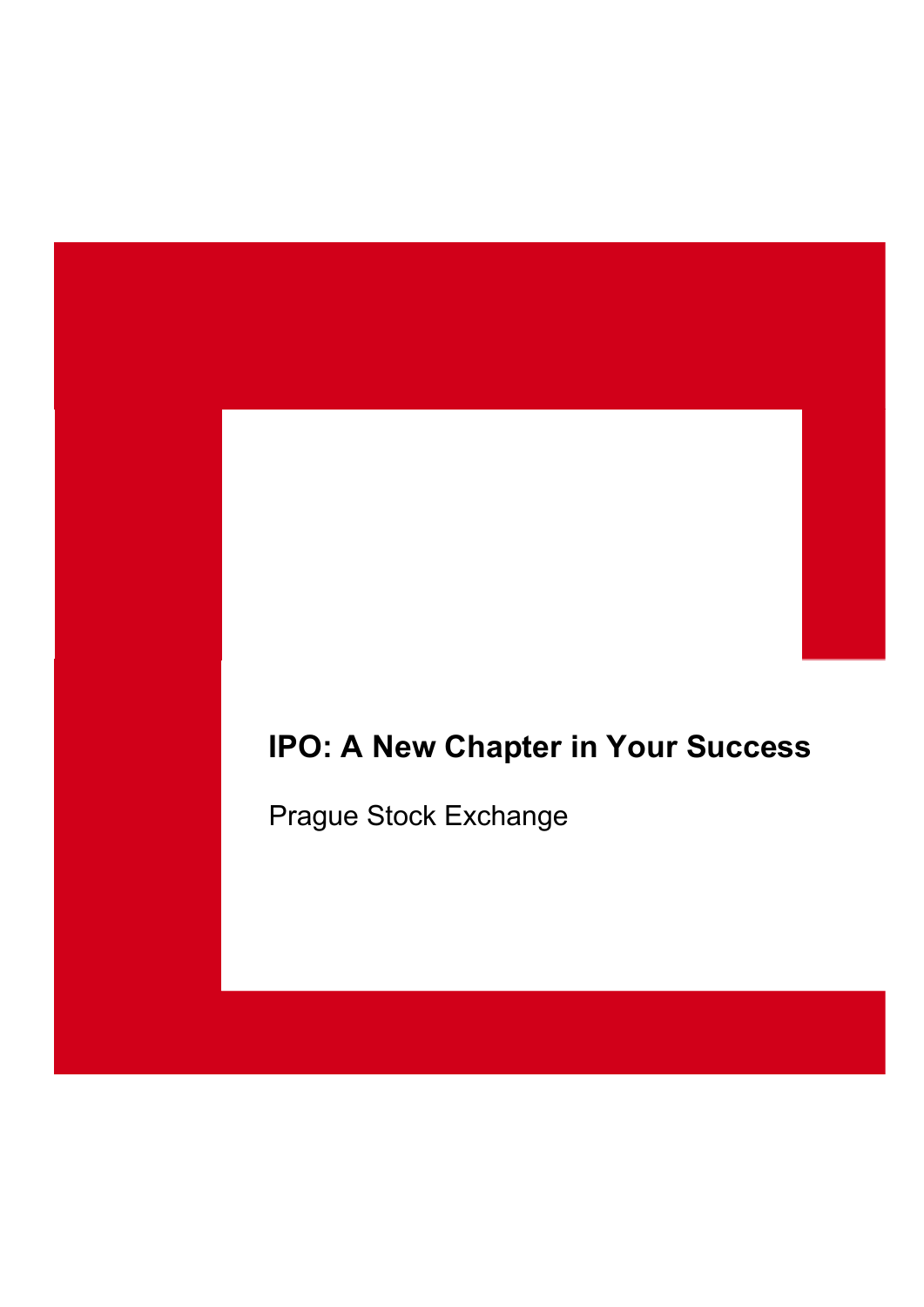

## **Why an IPO?**

Perhaps the first question that comes to mind is - why even consider an IPO? There are a number of ways to obtain needed capital without changing how your company is run in any significant way. On the other hand, is capital the only thing your company needs? An IPO brings much more than funds. In addition to all the indisputable benefits mentioned above, there is something more that is very difficult to describe but is extremely important to all publicly traded companies and sets them apart from the others: equity culture. By entering the capital market, the company is included among the best companies in the region, thereby gaining prestige, which is not only a service, but also an obligation. From this moment on, you are one of those who sets the pace and whom others look up to.

**IPO (Initial Public Offering)** is a commonly used term for the primary public offering of shares related to an entry to the stock market. It represents an entry of a company to the Exchange, thanks to which the shares of the company will be traded on the securities market. The reason for realising an IPO may be increase of capital, sales of part of the shares held by the original owners, or, and most frequently, a combination of both the above processes.

### **Are you a suitable candidate for an IPO?**

The answer to this is not that simple and is not connected to the size of the company at all. A company that is able to fulfil the requirements of the capital market, i.e., the respective legal requirements on one hand and investor expectations on the other, can enter the exchange successfully. One of the main criteria for a successful IPO is the ability to capture the interest of investors and convince them that the funds that they invest in you will be duly appreciated. For this reason, management should clearly define the company's goals and its plans for development, and is then able to present this to investors should be at the company's helm. For all companies active on the capital market, the willingness to share information with investors is a key factor.

What are the prerequisites for a successful IPO candidate:

- Readiness to share information
- $\blacksquare$  Transparent structure and financial flow
- Clearly defined plans, goals, and strategies, and measurable indicators of their fulfilment
- Adherence to international accounting standards
- **Ambitious and professional management**

Prague Stock Exchange established as a joint stock company member of the Federation of the European Securities Exchanges (FESE) new mayor shareholder Vienna Stock Exchange PSE is a member of CEE Stock Exchange Group (CEESEG)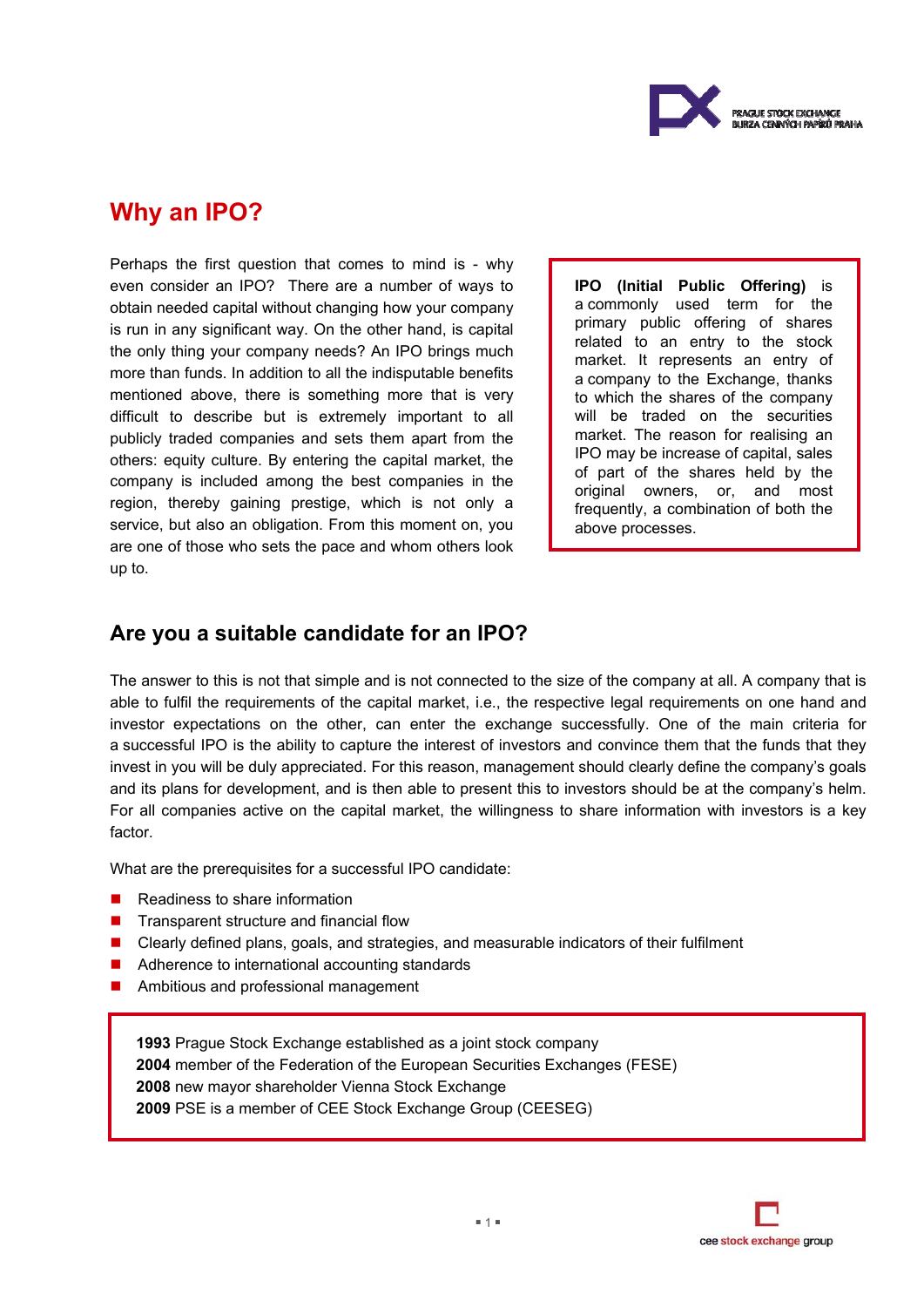



Shares accepted on this market must comply with the conditions stipulated in the Capital Market Act and the Exchange Rules (its up to date version is published on www.pse.cz).

If the ahares adhere to the statutory rules of the Official Market they must meet the following criteria:

- $\blacksquare$  Market capitalization of the issue EUR 1,000,000.00
- Amount of issue distributed among the public (in shares) at least 25% (or other problem-free trading guarantee)
- Duration of entrepreneurial activity at least 3 years

The application for the acceptance and the fulfilment of the disclosure duties may be submitted in Czech, English or Slovak. Newly accepted issues of shares are exempt from all fees during the first year of trading.

In accordance with the Capital Markets Act, an issuer may decide whether its issue shall comply with the conditions for the regulated or official market.

Shares accepted on this market must comply with the conditions stipulated in the Capital Market Act and the Exchange Rules.

On this market, the Stock Exchange does not impose higher requirements on issues and their issuers than those specified in the generally valid laws relating to the capital market.

The application for the acceptance and the fulfilment of the disclosure duties may be submitted in Czech, English or Slovak.

The issuer of newly admitted issue of shares is exempted from the one-off fee for the admission of issue to trading on this market.

In accordance with the Capital Markets Act, an issuer may decide whether its issue shall comply with the conditions for the regulated or official market.

Shares accepted on this market must comply with the conditions defined exclusi-vely by the Stock Exchange.

The application for the acceptance must be submitted in Czech and the fulfilment of the disclosure duties may be submitted in Czech, English or Slovak.

The START market is a nonregulated market.

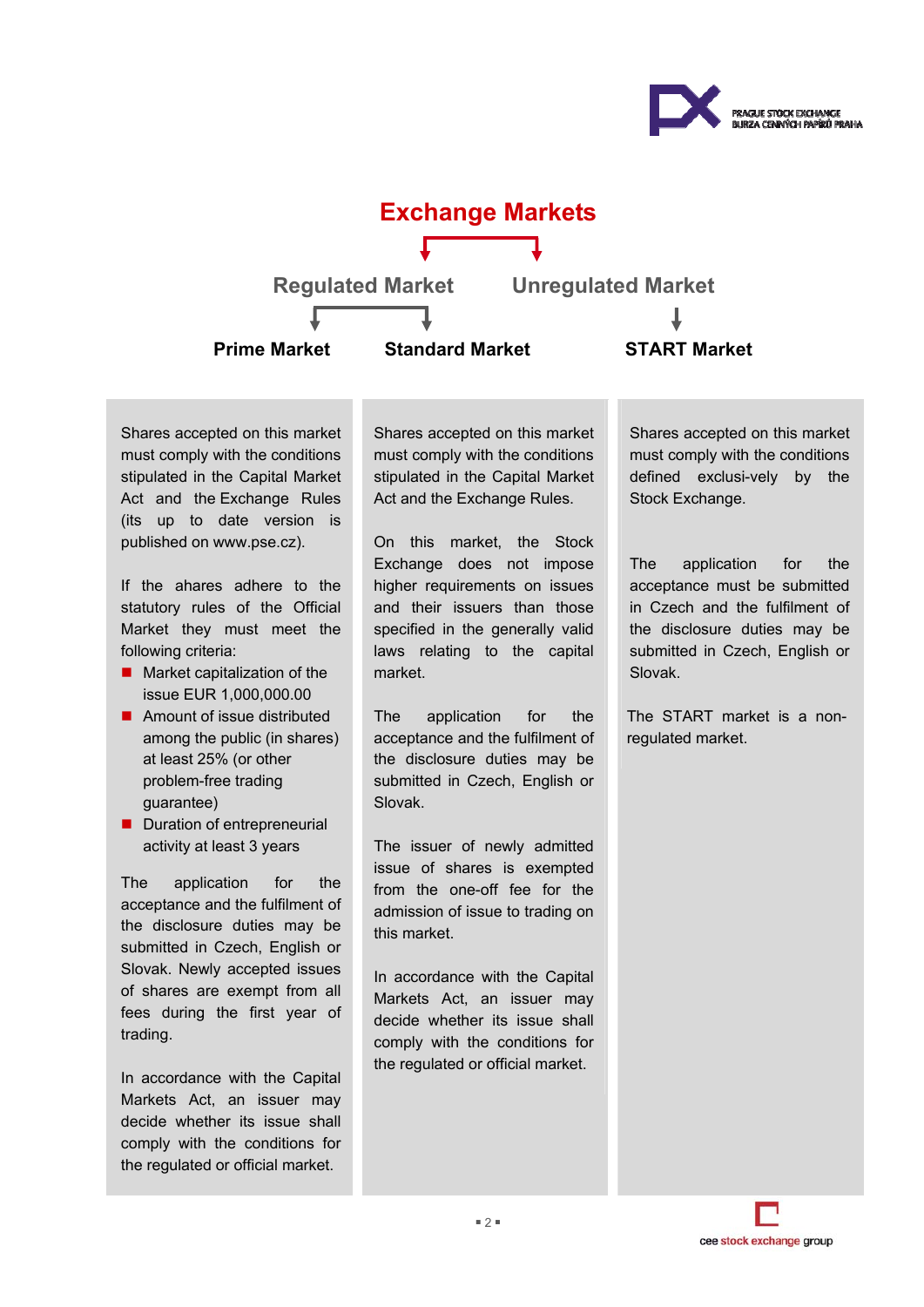

| Documents necessary for THE ACCPATANCE OF THE ISSUE                               | Prime<br>Market | Standard<br>Market | <b>START</b> |
|-----------------------------------------------------------------------------------|-----------------|--------------------|--------------|
| Application for acceptance                                                        | □               | □                  | □            |
| Prospectus of the securities                                                      | □               | □                  |              |
| Annual financial statements for the last 3 years                                  | □*              | $\Box^*$           |              |
| Certification of ISIN allocation                                                  | □               | □                  | □            |
| Confirmation from a central depository regarding<br>the registration of the issue | о               | □                  | □            |
| <b>Extract from the Commercial Register</b>                                       |                 | ◻                  | □            |

\*If the share issue adheres to the statutory rules of the Official Market

The Security **Prospectus** is a source of information for potential investors. It must contain all information necessary to assess the security, the security issuer's financial situation, future development of the issuer's business and similar matters. The Prospectus is subject to approval by the Czech National Bank and its compilation is governed by the Capital Market Act and other regulations.

#### **Role of an Exchange Member**

- $\blacksquare$  Handles formalities for issuers
- Submits IPO applications for issuers

For the current list of trading members, see www.pse.cz.

| INFORMATION delivered to the PSE                                      | Prime<br>Market | Standard<br>Market | <b>START</b> |
|-----------------------------------------------------------------------|-----------------|--------------------|--------------|
| <b>Annual Report</b>                                                  | о               | □                  | □            |
| Quarterly financial results and interim report - shares               | □               | □                  |              |
| Semi-annual Report                                                    | □               | □                  |              |
| Calendar for the fulfilment of the disclosure duties                  | □               |                    |              |
| information that could cause a change to the share price              | □               | ▫                  | □            |
| changes regarding rights relating to the traded investment instrument | □               | □                  | □            |
| Changes in the volume of issue, par value, form and ISIN              | п               | □                  | □            |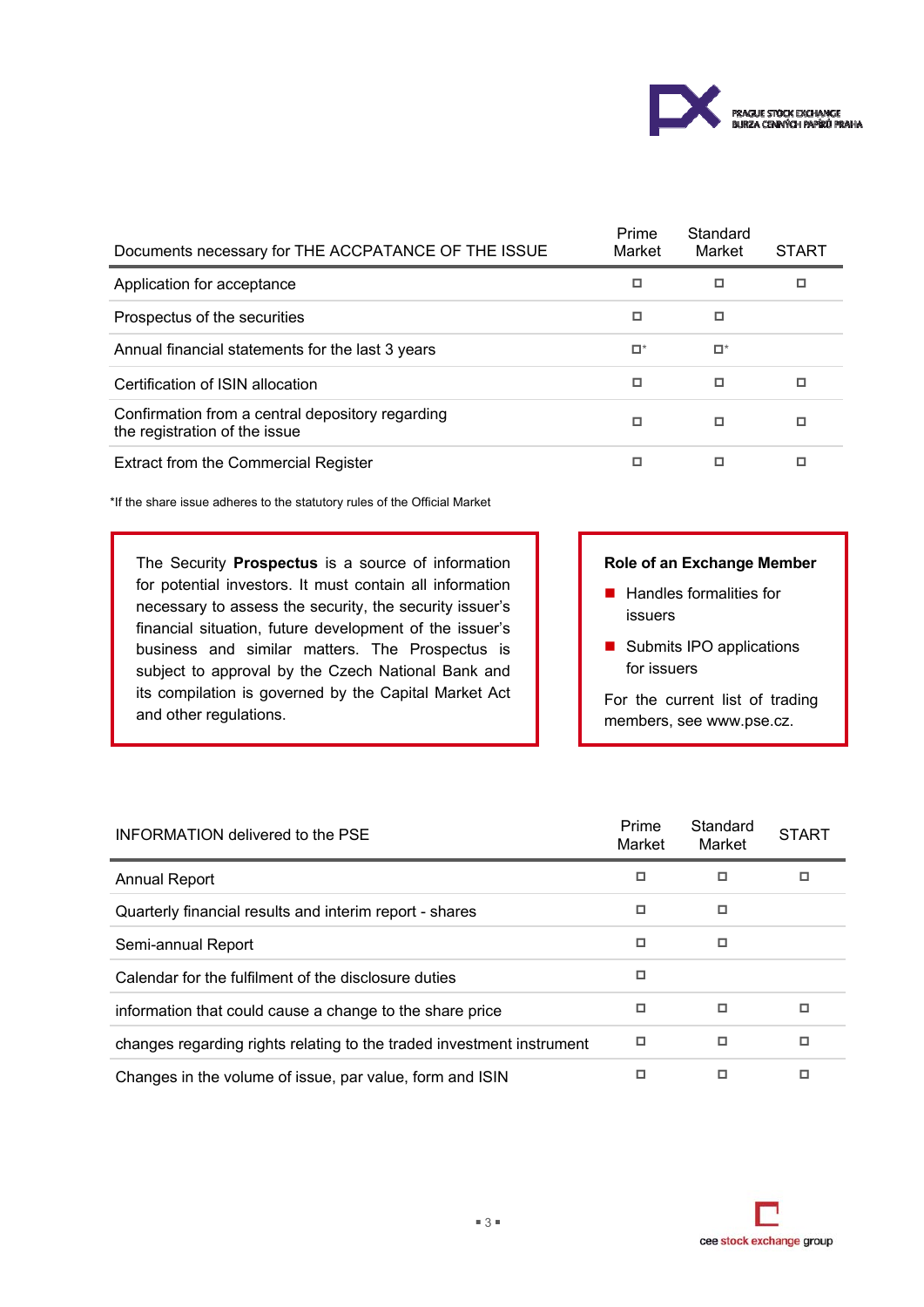

# **IPO on the Prague Stock Exchange – a well worn path to success**

As of 2009 PSE is part of the CEE Stock Exchange Group (CEESEG), which includes the stock exchanges of Budapest, Ljubljana, Prague and Vienna. With almost half of the total market capitalization and about twothirds of equity turnover in Central and Eastern Europe, CEESEG is the largest player of all exchanges in the region.

Strong alliance and membership in prestigious European associations and the world's exchanges are an absolute guarantee of transparency and a high level of service for both issuers and investors. These high standards that

4 Stock Exchanges = 1 Strong Alliance

characterise the Prague market allow issues traded here to be purchased even into the portfolios of more strictly regulated institutional investors. In fact, it is the high presence of foreign investors that makes the market of the Prague Stock Exchange attractive to both issuers whose ambitions are local and issuers whose development objectives are directed abroad.

An investor group that is currently growing significantly is domestic retail investors. The latest IPOs have shown that the investment appetite of this group is able to "absorb" significant portions of the issue.

*"We are glad that PSE opened the door for us,"* said general director of CME Michael Garin.

# **Prague Stock Exchange – advantageous to both investors and issuers**

When your company decides to enter the stock exchange, you certainly already know how you want to develop. You have decided to expand your company and obtain finances. What can the stock exchange offer you?

*"The Czech capital market regulator is very flexible and was able to create in a relatively short amount of time a liberal but maximally fair environment, thanks to which the Czech capital market can react very flexibly to all impulses stemming from EU legislation,"* says Radan Marek, head lawyer of the Prague Stock Exchange.

### **No fee for new issuers for listing in the first year of trading**

The Prague Stock Exchange is trying to assist issuers better and facilitate their entrance onto the stock market. The exchange no longer requires any fee from new issuers for listing in the first year of trading, and stock exchange members who bring new issues to the market do not pay any trading fees.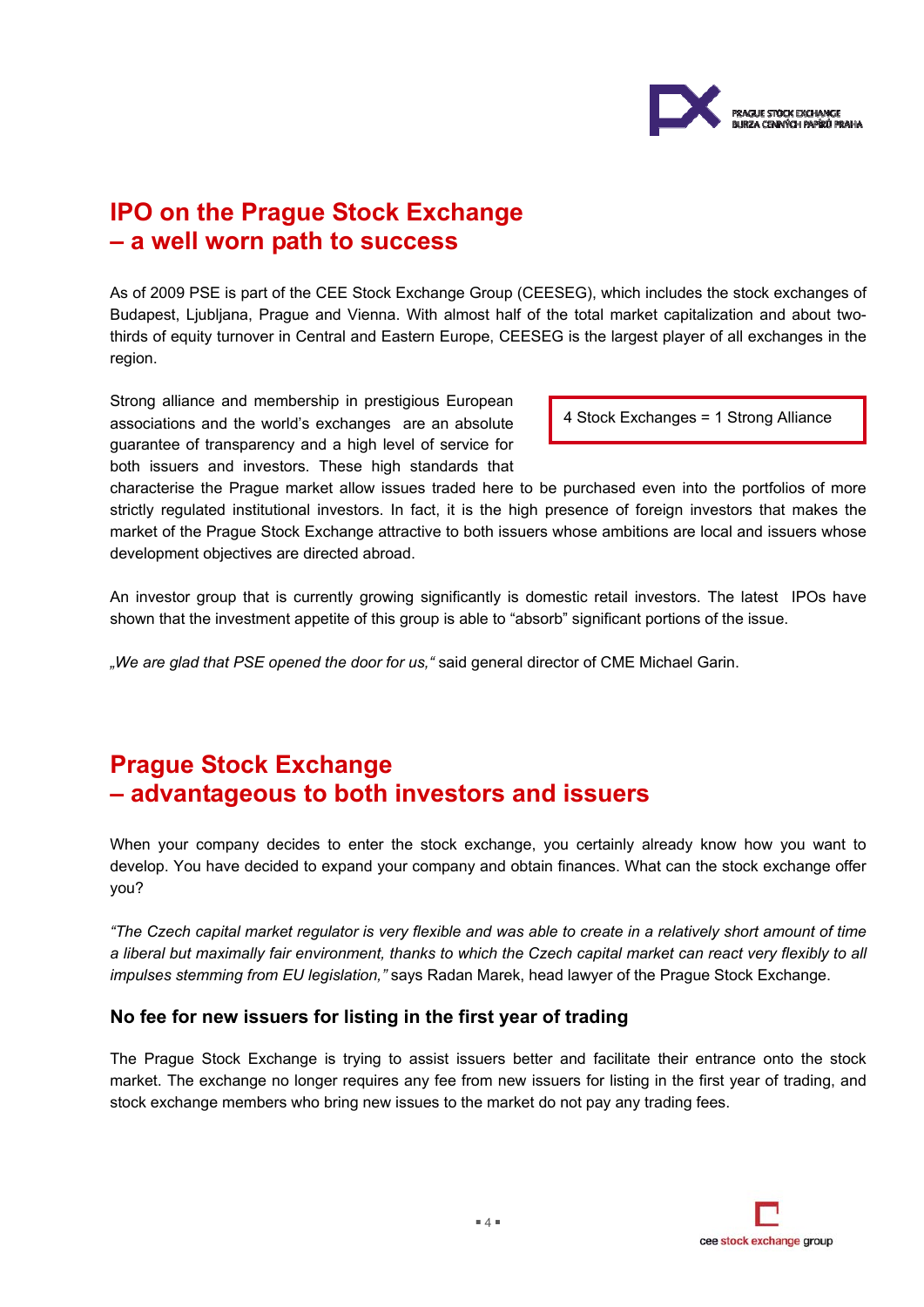

### **Passportisation**

If an issuer already has its shares on a different EU market and wants to make a dual listing in Prague, it need not undergo the entire process of having the prospectus approved by the domestic regulator, but can use the prospectus already approved by its home regulator. For the needs of a public offering and to be accepted for trading in the Czech Republic, 'passportisation' is sufficient, which significantly accelerates and simplifies the entire process.

### **Standard information obligation**

The disclosure (information) obligation to the exchange that arises from being allotted to one of the markets of the Prague Stock Exchange is standard and common for both domestic and foreign issuers. The language to be used to fulfil this obligation is Czech, English or Slovak.

*"Our shares are primarily listed in the USA on NASDAQ, and the possibility to fulfil the disclosure obligation in English and do the financial reporting according to American Generally Accepted Accounting Principles (GAAP) is very important to our company, as it means less of an administrative burden on our company and risk of error in translation, but also timely provision of information to the Prague exchange at the same time as NASDAQ,"* said Romana Tomasová, Director of Corporate Communications at CME.

### **Conditional trading**

Another indisputable benefit of the Prague Stock Exchange compared to other Central or Eastern European markets is the ability to perform conditional trading. This service is significant especially from the perspective of investors who have received shares during the IPO process and it allows them to begin trading with them immediately. In other words, they need not wait for the securities themselves to be issued. Thus, in the case of a dual listing, the Prague Stock Exchange commences trading with the issue in question a number of days earlier than other markets.

### **Inclusion in the PX index**

All new issues may be classified in the PX index, a prestigious indicator of the Prague stock market. A number of foreign banks use the PX index (and its constituents) as an underlying asset for their structured products. PX index belongs to dynamically growing indices in Central and Eastern Europe.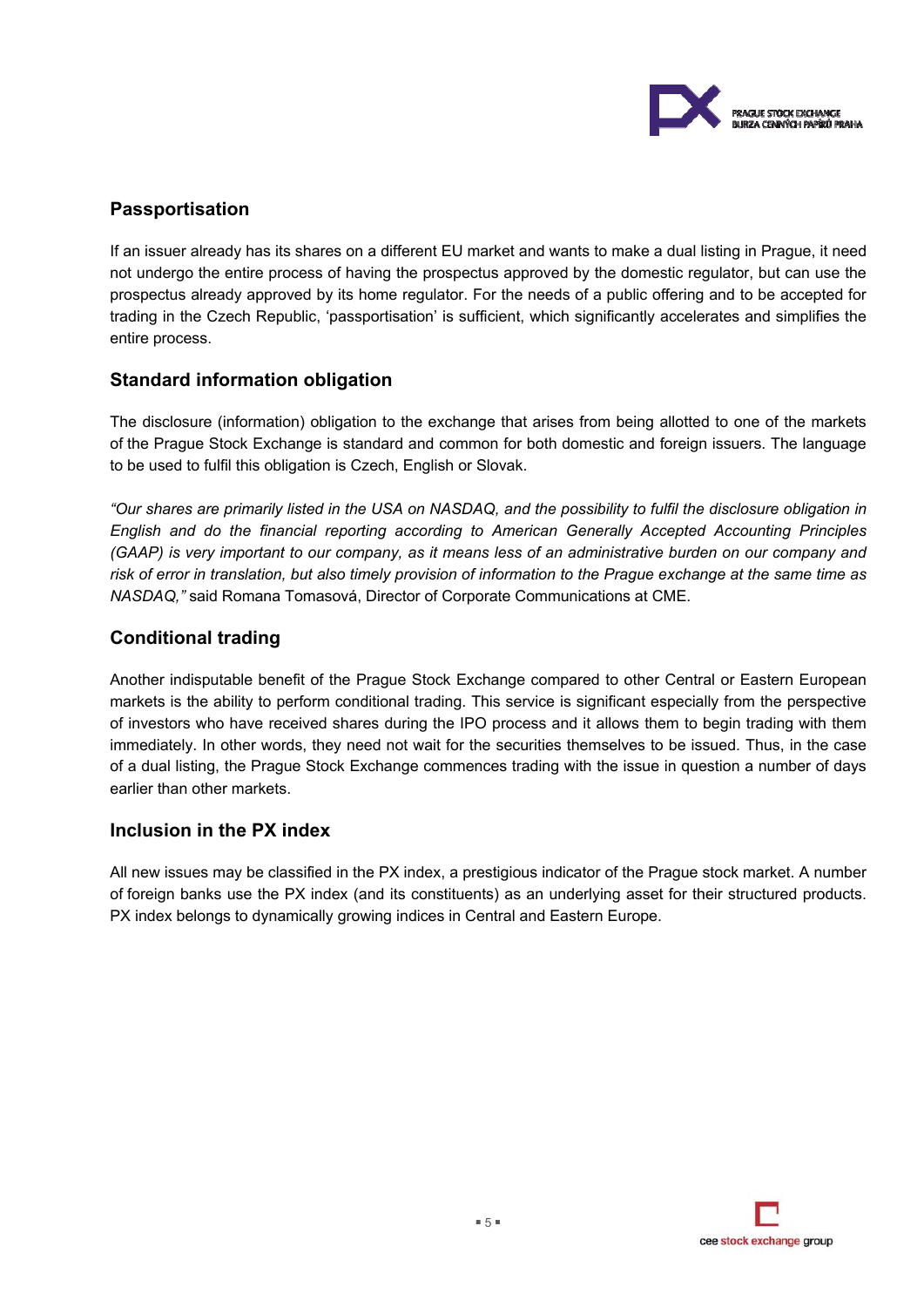

# **IPO on the Prague Exchange – an effective marketing instrument**



Source: Strategie, 4 October 2010

FORTUNA BETTING COMPANY TO BE LISTED ON EXCHANGE

In the previous week, daily newspapers focused on the Fortuna betting company most. The company decided to introduce their shares in Prague and Warsaw stock exchanges. The IPO is planned for October this year. Fortuna is controlled by the Penta investment group…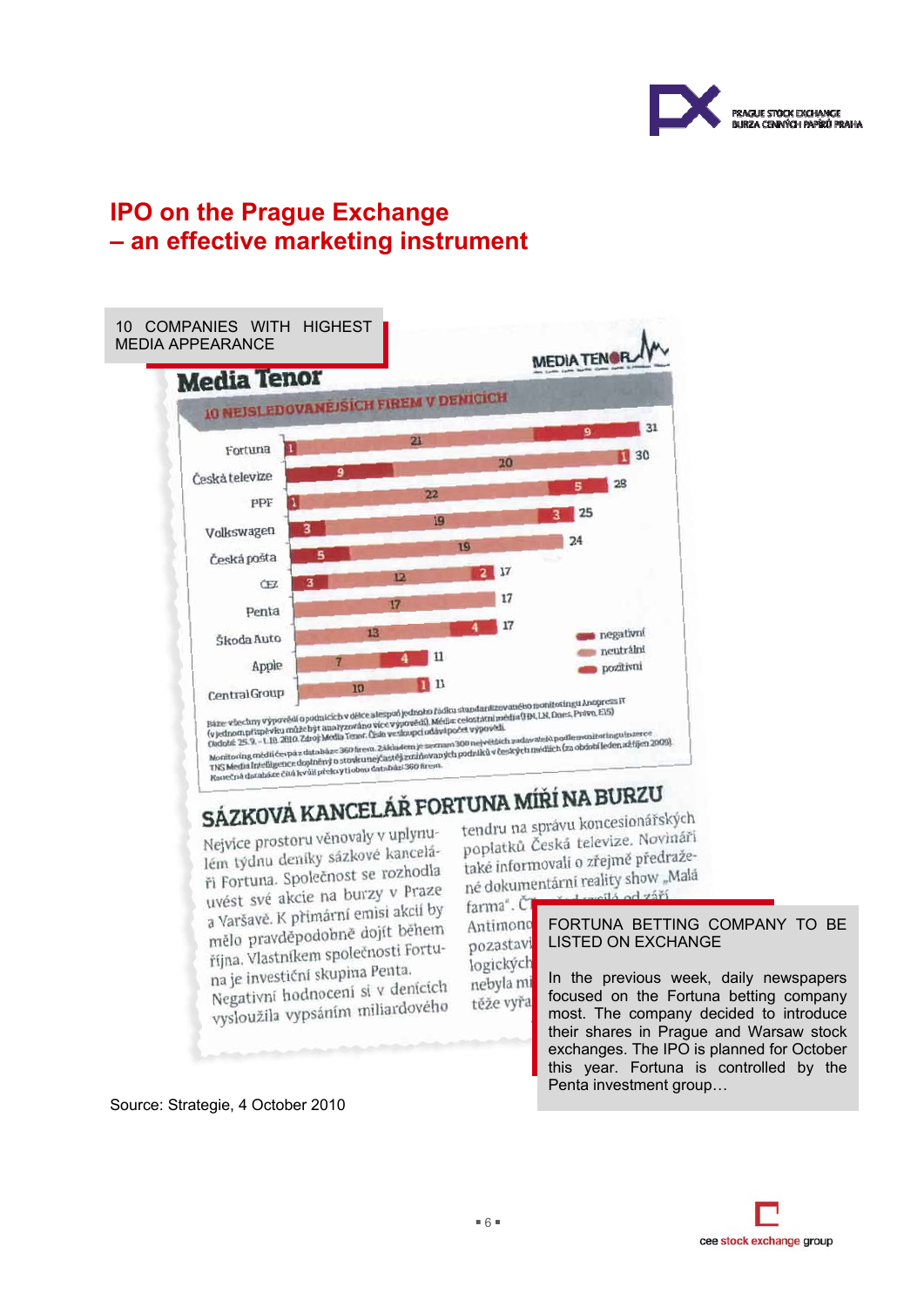

An IPO can be described as an event which is not only positively viewed in the business arena but also significantly impacts the media. In addition to prestige and financial benefits, it delivers other positives in becoming a **new marketing and communication instrument**.

In general, publicly-traded companies enjoy a better image than companies which are not traded on the capital market.

Greater media attention contributes to a positive perception of a company and reinforces its image and credibility. This relates to the fact that even the very decision to join the capital market is viewed as a mark of self-assurance and confidence in a company. Another positive factor is the voluntary step taken by management to establish direct dialogue with investors.

Regular reporting is seen as a sign of transparency and shows the stability of the company. If a company discloses its key figures such as interim results, it demonstrates an attitude of openness towards the public. Credibility is further reinforced by the existence of the stock exchange supervisory and regulatory mechanisms.

Media interest in the company then generally heightens brand awareness, raises value and becomes a major competitive advantage.

Announcements of the intention of the company to go public are published in relevant media in locations which cannot be normally bought by a company (e.g. front page articles, editorials).

The value of publicity is also elevated by the tone of the message, which, in addition, is influenced by the relevance of the given type of media.

### **Before an IPO, during an IPO, after an IPO**

The hunger for new issues results in extraordinary attention paid to any entity that, even without commitment, expresses interest in listing. A company can use properly managed communication to continuously influence and support media interest even in advance of the final decision in favour of a public offering.

The publicity achieved free of charge during the preparatory stage of an IPO, the IPO process itself and after going public is substantial and its value for the company is far from negligible.

The official announcement of an IPO sparks continuous media interest, which culminates when the trading is launched. The value of the publicity achieved free of charge during an IPO exceeds normal levels substantially.The level of media interest in the issuer and the generated publicity are maintained after the IPO is executed and are

still higher compared to the level achieved prior to the company's decision to go public.

An IPO delivers significant **cost savings in marketing** activities.

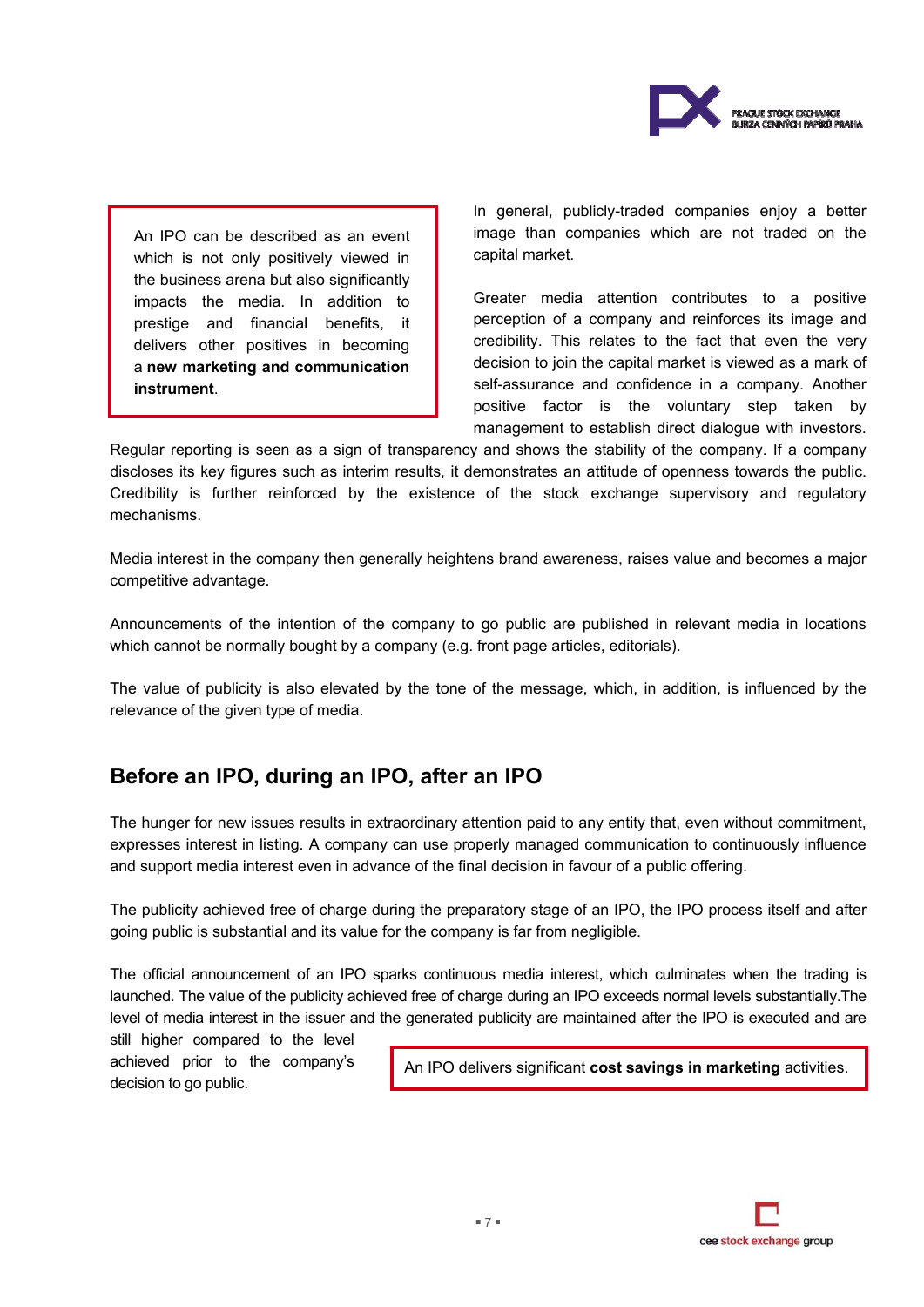

Due to the fact the capital market in the Czech Republic is still a relatively new phenomenon, interest in it is strong across all types of media. The target group of publicity is investors, analysts, and the financial sector in general, a group which is very difficult to access through classic means of communication (advertising, PR, direct marketing). The important communicative impact of publicity generated so naturally is therefore many times more effective and, most of all, more credible than a paid marketing campaign.

The study performed by Bison & Rose, which focuses on the IPO phenomenon in the Czech Republic, quantified the benefit of an IPO for a company as follows:

- **Publicity in the media before IPO approx. CZK 1 3 million per month**
- **Publicity in the media in the period during the IPO process approx. CZK 20 30 million**
- **Publicity in the media in the year following IPO** approx. CZK 20 30 million

(This would be price for equivalent advertisement)

In this way, the IPO becomes an important marketing instrument for the issuer to improve the company's image and increase the familiarity of its brand for free. An important fact is that the media's interest continues, and the company, thus, profits from this interest for years to come.



#### **IPO Pegas Nonwovens – media's interest (2006)**

In most cases an IPO means the shift of the company from marginal media attention into its very centre.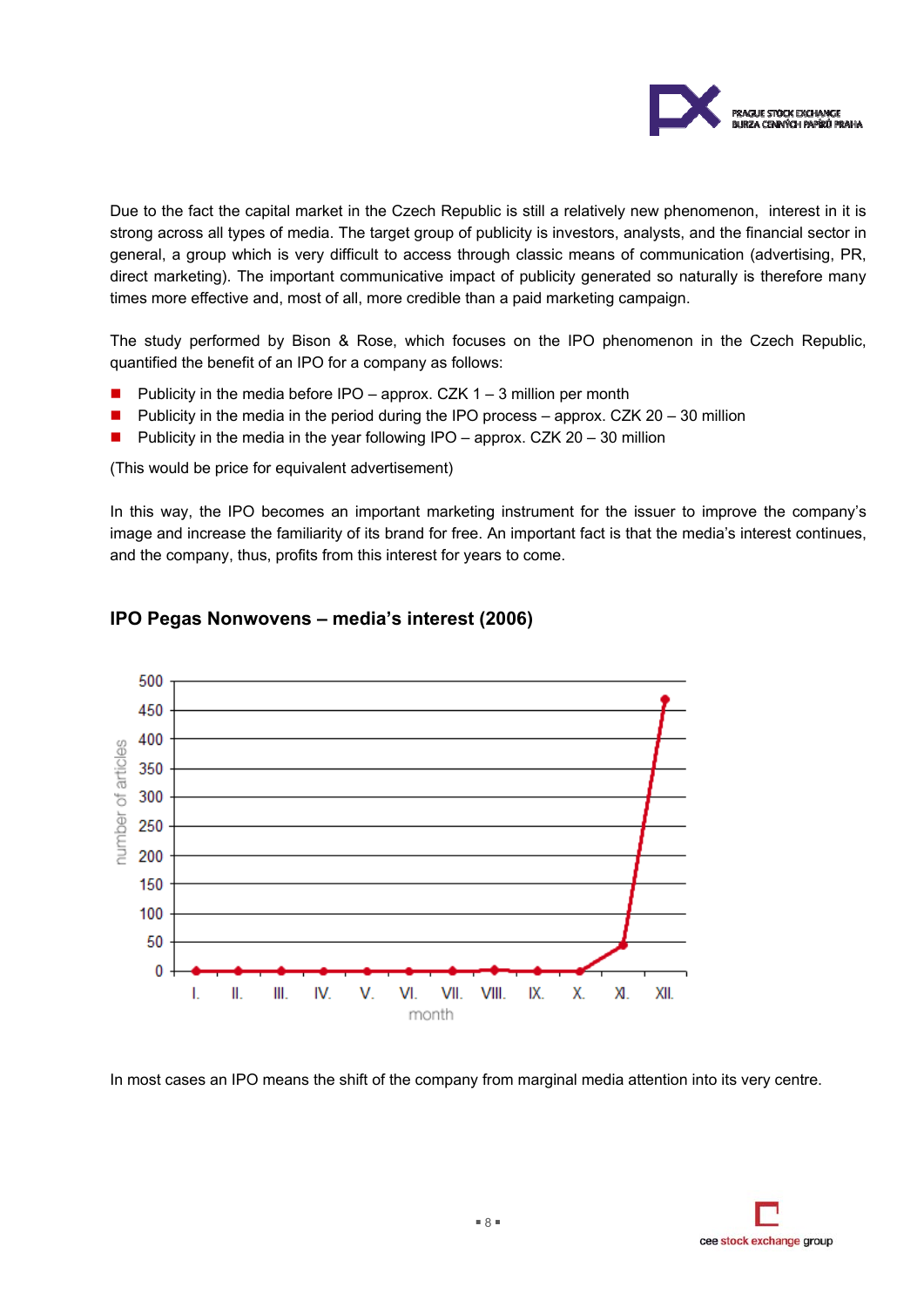

Fincentrum.cz

*"The new shares of the textile company Pegas Nonwovens have lately become a hit for small investors..."* 

22 October 2010, Czech Radio 1 - Radiožurnál, News at Six Tereza Tomášková, moderator

*"Shares in the betting company Fortuna began trading today on the Prague Stock Exchange. The company subscribed shares for nearly two billion Czech crowns. This is the first primary subscription by a betting company on the stock exchanges of Central and Eastern Europe. The demand for the shares almost doubled the actual offer. The interest was also great among small investors, explained Josef Janov, chairperson of the Supervisory Board of Fortuna."* 

7 June 2005, Czech Television 1, News Roman Pistorius, moderator

*"Shares of CME, the owner of TV Nova, are now being traded on the Prague Stock Exchange. The opening rate was based on Friday's price on the NASDAQ and has strengthened by approximately three percent since this morning."* 

7 May 2008, E15, Theme E15, Investors interested in Bakala's shares Vladimír Piskáček

*"Shares of mining company New World Resources (NWR) posted excellent results on the first day of trading. The company attracted investors and subscribed its shares for the maximum possible price; investors also expressed their interest during the first trading day. The shares on the Prague Stock Exchange strengthened by 4.5 percent to CZK 445 per share; during the day gains reached up to seven percent. Prague investors expressed significant interest in the shares. The trading volume in Prague exceeded CZK 840 million, making NWR the second most traded title following ČEZ."* 

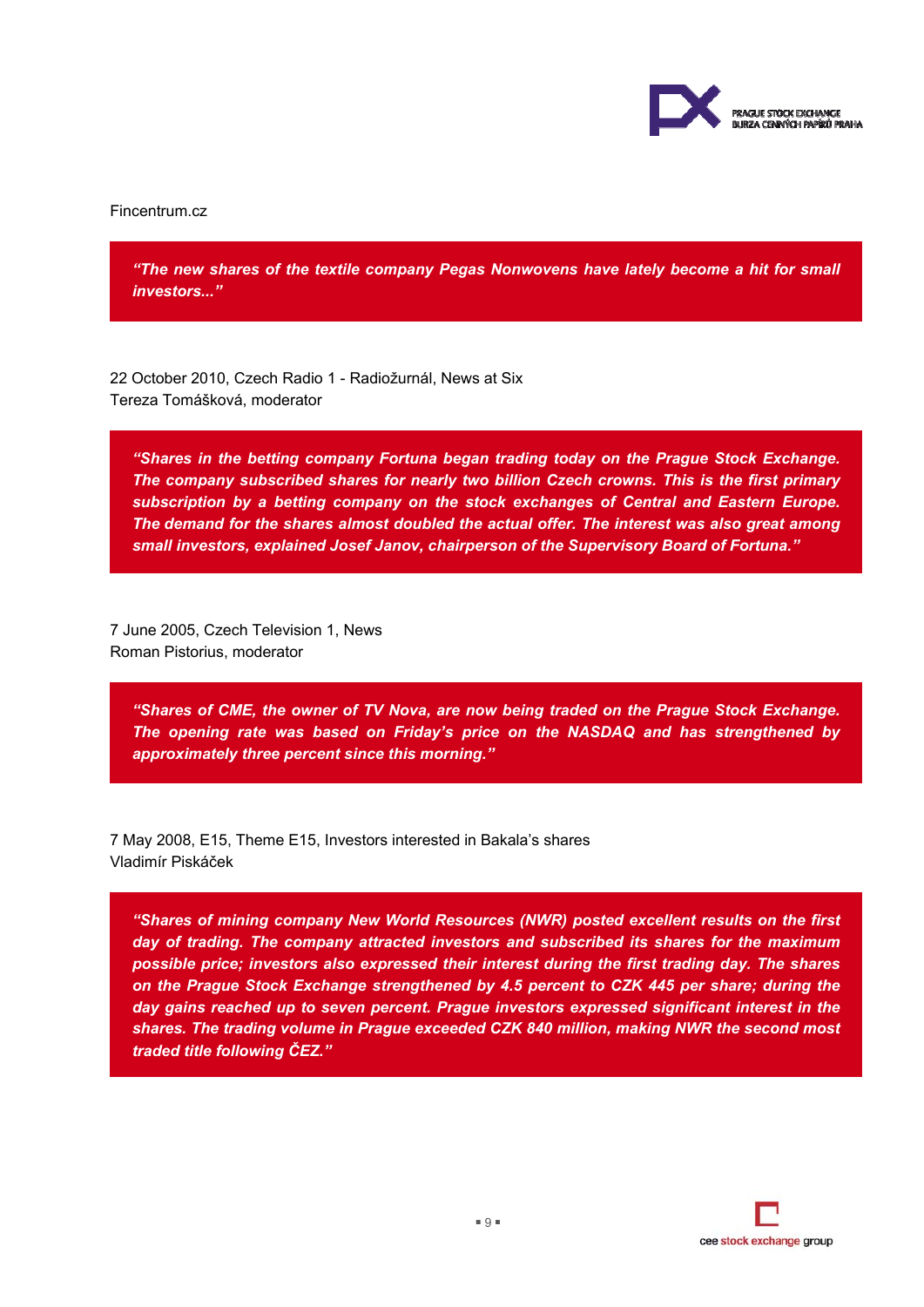

# **Central Securities Depository Prague**

Central Securities Depository Prague (CSD Prague) is a subsidiary of Prague Stock Exchange. In July 2010, the CSD Prague took over the records of securities maintained by the Securities Centre. The company's core activities include **maintaining the central register** of dematerialized securities issued in the Czech Republic, the **operation of a settlement system** for the settlement of exchange and OTC transactions involving investment instruments, assignment of the ISIN identification code to investment instruments and, since 2007, the settlement of electricity trades concluded at POWER EXCHANGE CENTRAL EUROPE.

The CSD Prague operates on a participation principle. By means of its participants the CSD Prague renders services associated with the registration of securities and settlement of trades (the list of the participants can be found on the website www.cdcp.cz).

*"We appreciate the professional approach of the Central Securities Depository Prague, which was ready to include the entire issue of Fortuna shares in their own register of investment instruments, after the initially envisaged cooperation with the Dutch authority turned out impossible for legal reasons."* Jiří Bunda, President of the Board of Fortuna Entertainment Group*.*

The CSD Prague provides issuers services associated with the management of security issues. CSD Prague is prepared to enter into an agreement for the maintenance of the entire issue with issuers whose shares are listed for trading on the Prague Stock Exchange, whether they are Czech or foreign issuers.

The CSD Prague may be the primary depository for an issue, i.e. the CSD Prague maintains the register of the entire issue for the issuer, provides statements for the purpose of shareholders' meetings, arranges for the dividend payments and tenders other standard services for the issuer.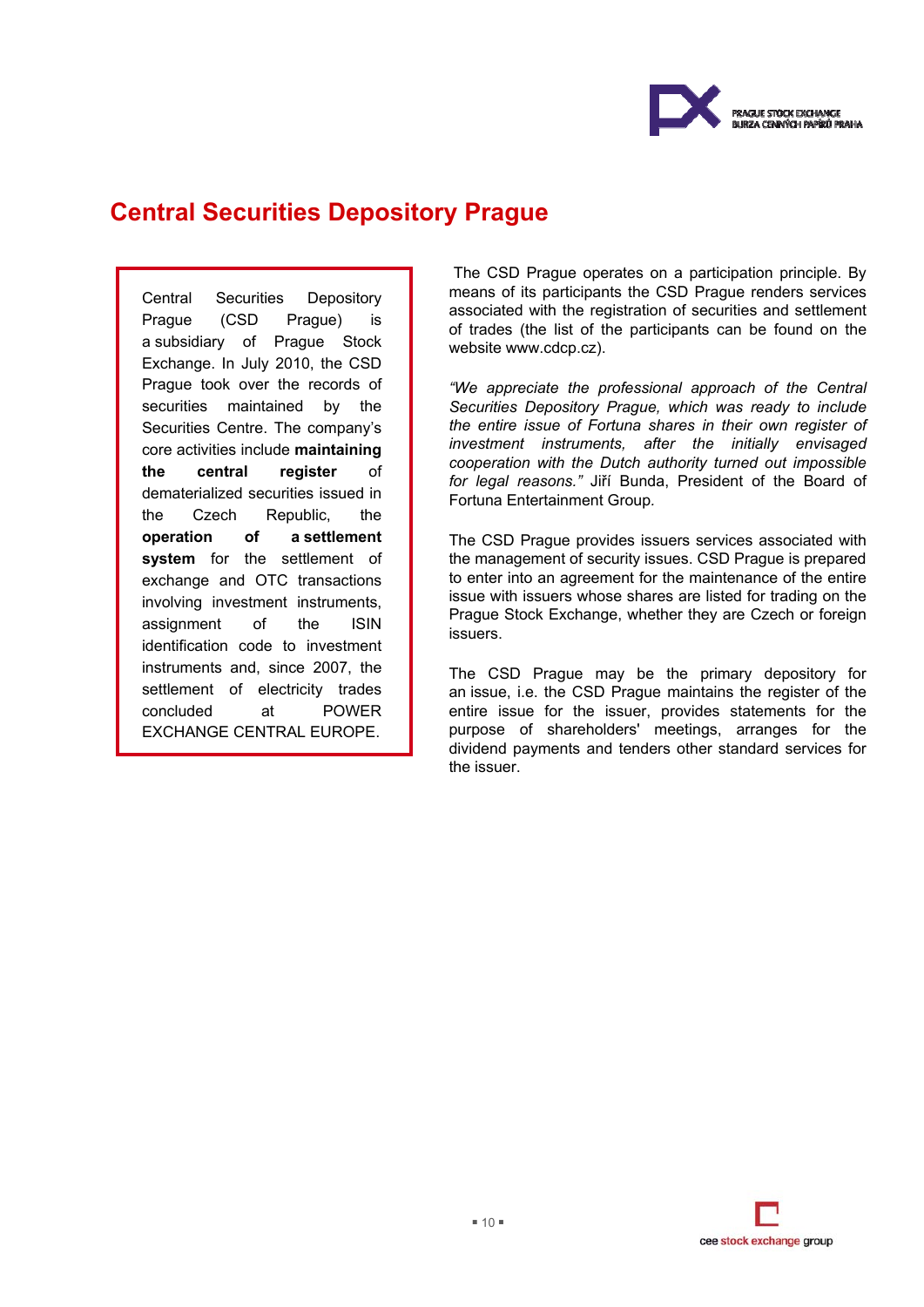

# **Dual listings**

Dual listing is a relatively common phenomenon at the Prague Stock Exchange. And when compared with other markets, the Prague Stock Exchange is usually the winner.

**Dual listing** is the designation for shares listed on multiple stock markets.

If Prague is the main market, most trades are carried out here. If another market is the main market, a large number of trades are carried out in Prague.

If the issuer has shares listed on another EU exchange and wishes to have dual listing in Prague, it is not necessary to undergo the tedious process of prospectus approval by the national regulator; instead, it is possible to make use of a prospectus previously approved by the national regulator for trading on the Czech exchange. So-called passportization is sufficient and helps to considerably accelerate and simplify the entire process.

Transaction costs are surprisingly low, thanks to the harmonization of legislation in the EU and thanks to the fact that English is commonly used at the PSE.



### **Dual listings on PSE**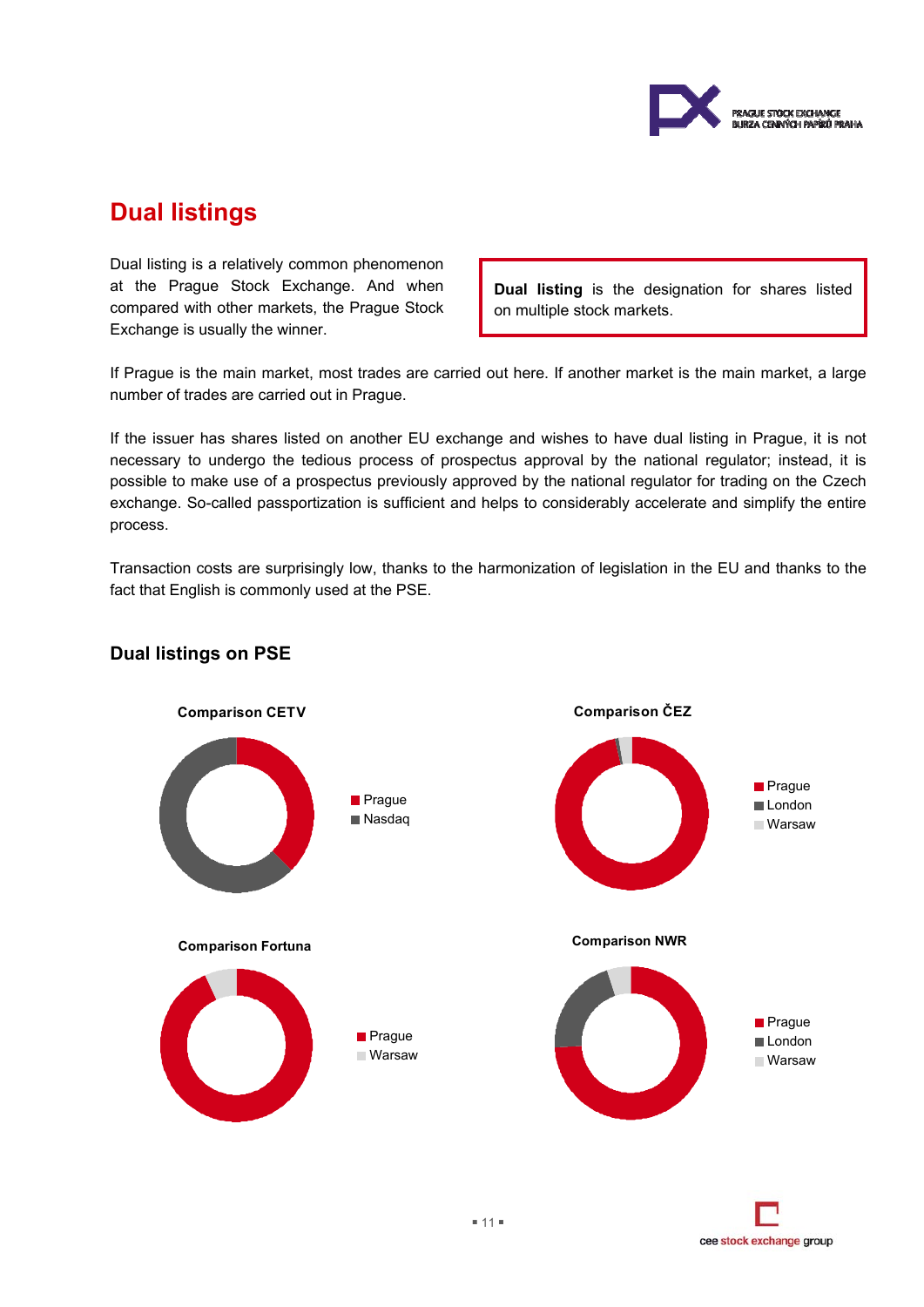

# **What are the views of selected issuers?**

### **PEGAS**

*"By entering the Prague and Warsaw stock exchanges, Pegas Nonwovens acquired greater transparency and credibility among its customers, suppliers, and other business and technical partners. Investors are interested in our company's story, which makes it possible for us to turn to the market in the future to finance further growth."* 

### **ČEZ**

*"Each and every day, dozens, perhaps hundreds, of the best analytical minds of the planet examine whether the decisions of the ČEZ Group are the best."* 

### **CME**

*"Listing on the Prague exchange has already fulfilled our expectations: CME shares are available to investors in the regions where we are active. In this way, we have been able to present CME to investors who are interested in this region and created an opportunity for future cooperation. We believe that other companies focusing on the region of Central and Eastern Europe who want to participate in its development should take the same step."* 

### **ERSTE BANK**

*"After deciding to exclude the shares of Česká spořitelna from trading on the Prague exchange, Erste Bank strived to commence public trading of shares on the Prague market. In this way, it wanted to provide investors with an alternate bank name and to address an even wider group of investors."* 

### **KOMERČNÍ BANKA**

*"Placing securities on the exchange provides a company with important feedback. Reports from analysts containing an assessment not only of the situation of companies but that of the entire market as well as future development forecasts are a valuable source of information. These reports then help the company to better assess the market situation and expected development. They thus become one of the instruments used to monitor the long-term position on the market or prepare the business plan or budget."* 

### **VIENNA INSURANCE GROUP**

*"For the second listing, we also considered other stock exchanges in Central and Eastern Europe. The decisive argument for the bourse in Prague was, however, the strong position of Kooperativa of Vienna Insurance Group on the Czech insurance market. Another impulse was the fact that VIG is the only insurance company listed on the Prague exchange. VIG wanted to reflect its strong participation on the market in the Czech Republic."* 

### **FORTUNA**

*"The betting company Fortuna wishes to enter the lottery market next year with three or four games. Fortuna has reached the final stage of preparations for games that will be different from those currently operated by Sazka. It is Fortuna's ambition to secure a 20% share of the current lottery market in five years. Investments*  for the development of the lottery project should come from the subscription of Fortuna's shares, which were *traded at the Exchange for the first time today."* 

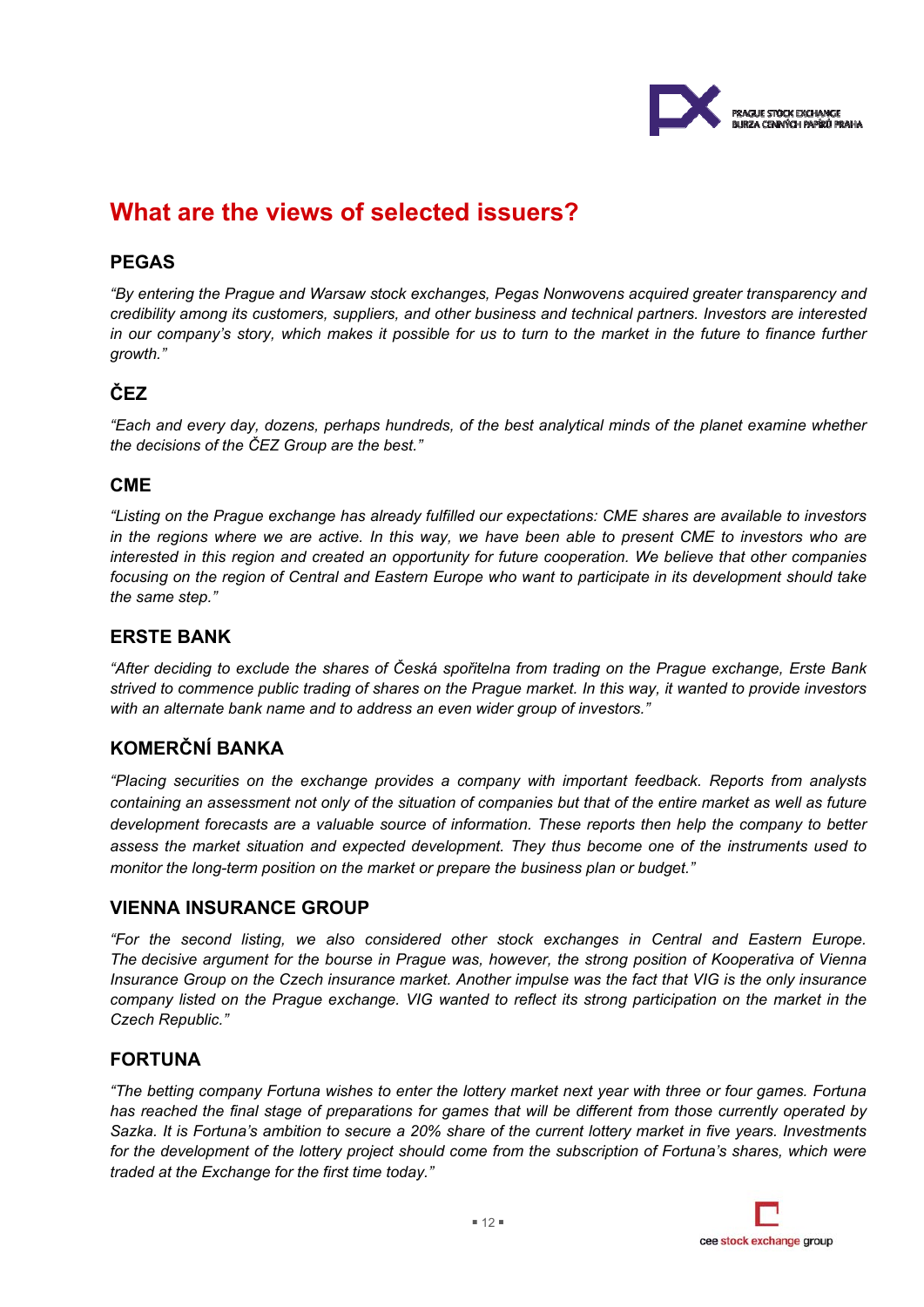

# **What are the benefits of an IPO?**

### **Ability to choose the extent of control over the company and extent of business risk**

The original owners decide the amount of the public offering and the share of basic capital to be conceded to outside investors, therefore they choose which decisions they will maintain control over. The issuer can also influence how much of the public offering will be offered to big institutions and long-term investors and how much will be distributed among small investors. An IPO thus does not mean a loss of control over or a significant restriction of a company.

#### **Interest-free capital**

Capital attained in this way does not result in the company facing an inflexible payment schedule.

#### **Freedom with capital**

Capital acquired by issuing shares can be used more freely by the company. This is a significant advantage over the restrictions that are often tied to credit/loan financing. The use of these funds is not tied to a purpose and the company can respond more flexibly to developments in the surrounding business environment.

### **Facilitated access to other methods of financing**

The in-depth accounting, legal and economic due diligence of the company during the preparation of an IPO can in itself have a positive effect on the company's risk rating. A publicly traded company that fulfils its obligations according to the respective standards undergoes monitoring on an ongoing basis and is scrutinized by capital markets analysts. It is then fully transparent and, thus, more comprehensible to banks, a fact that then translates into easier access to loans or a further capital increase.

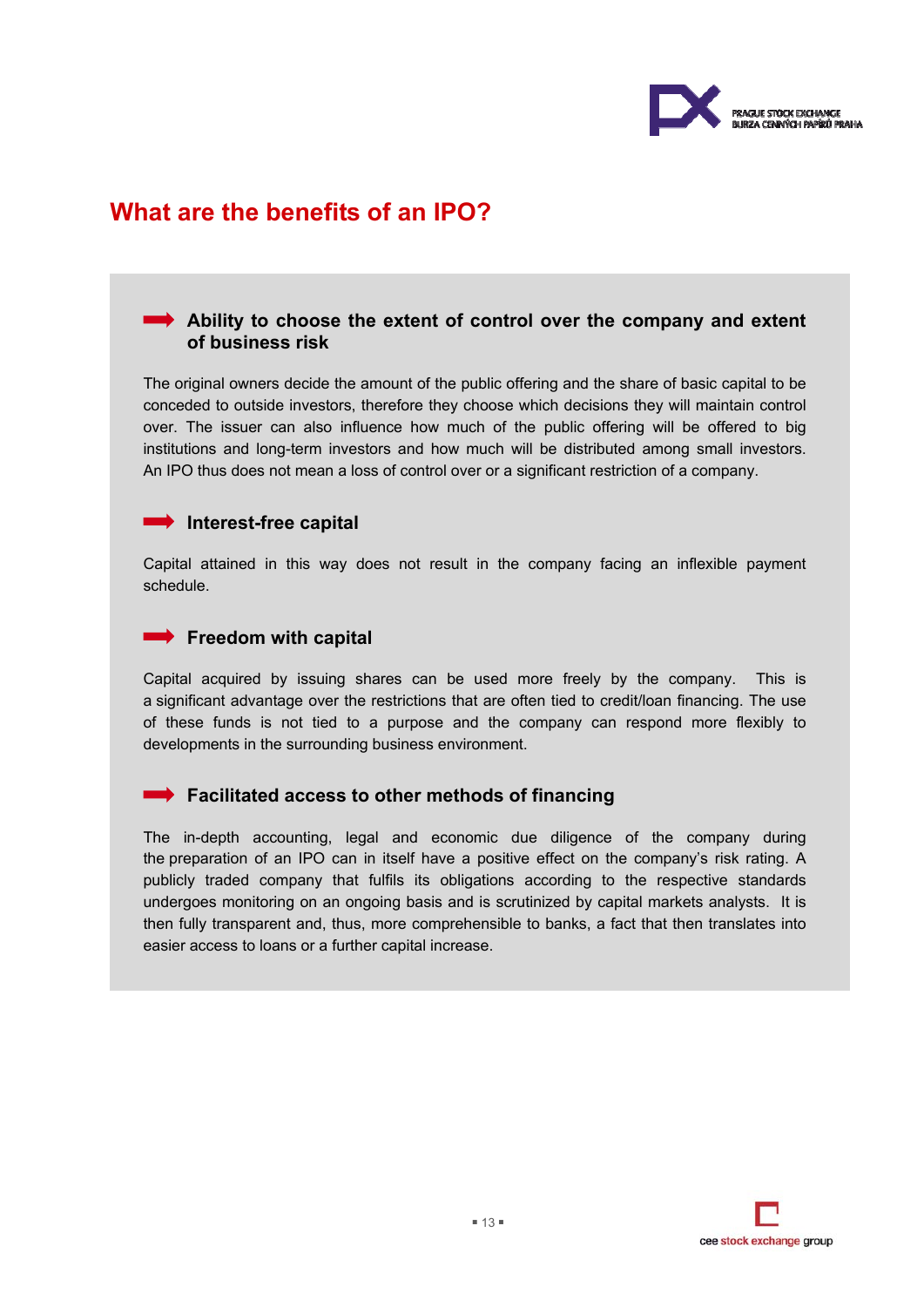

### **Reduced risk and unlimited resources**

Business risk is spread out among numerous investors. This allows promising projects to be financed without limiting the ability to guarantee repayment of the borrowed capital in the form of pledges or guarantees, as the case would be with bank loans.

### **Optimisation of capital structure**

By issuing shares, a company increases equity. The possibility to optimise its capital structure or, more precisely, the debt-to-equity ratio allows for optimisation of the costs expended on loans by improving the negotiating position with banks and decreasing capital costs. Often, after issuing their shares on the market, companies refinance loans under much more advantageous conditions.

### **Greater commitment from management and other top employees**

Through various forms of incentive programmes such as profit sharing schemes, it is possible to achieve greater commitment from employees. This strategy has a positive influence on employees' involvement in the company and their willingness to participate in its further development. Employee stocks can serve as a tax effective and modern motivational component of remuneration.

### **Publicity and promotion**

Each entry onto the stock exchange is tied to great media interest. Publicly-traded companies receive more scrutiny from the media than privately-owned companies. In combination with the company's own advertising, it is possible to to promote a product and acquire other customers or business partners. Continuous documentation of the company's financial stability and transparency by the media strengthens the company's overall profile. Companies that are already traded on the exchange are deemed to be more trustworthy by their business partners and experts.